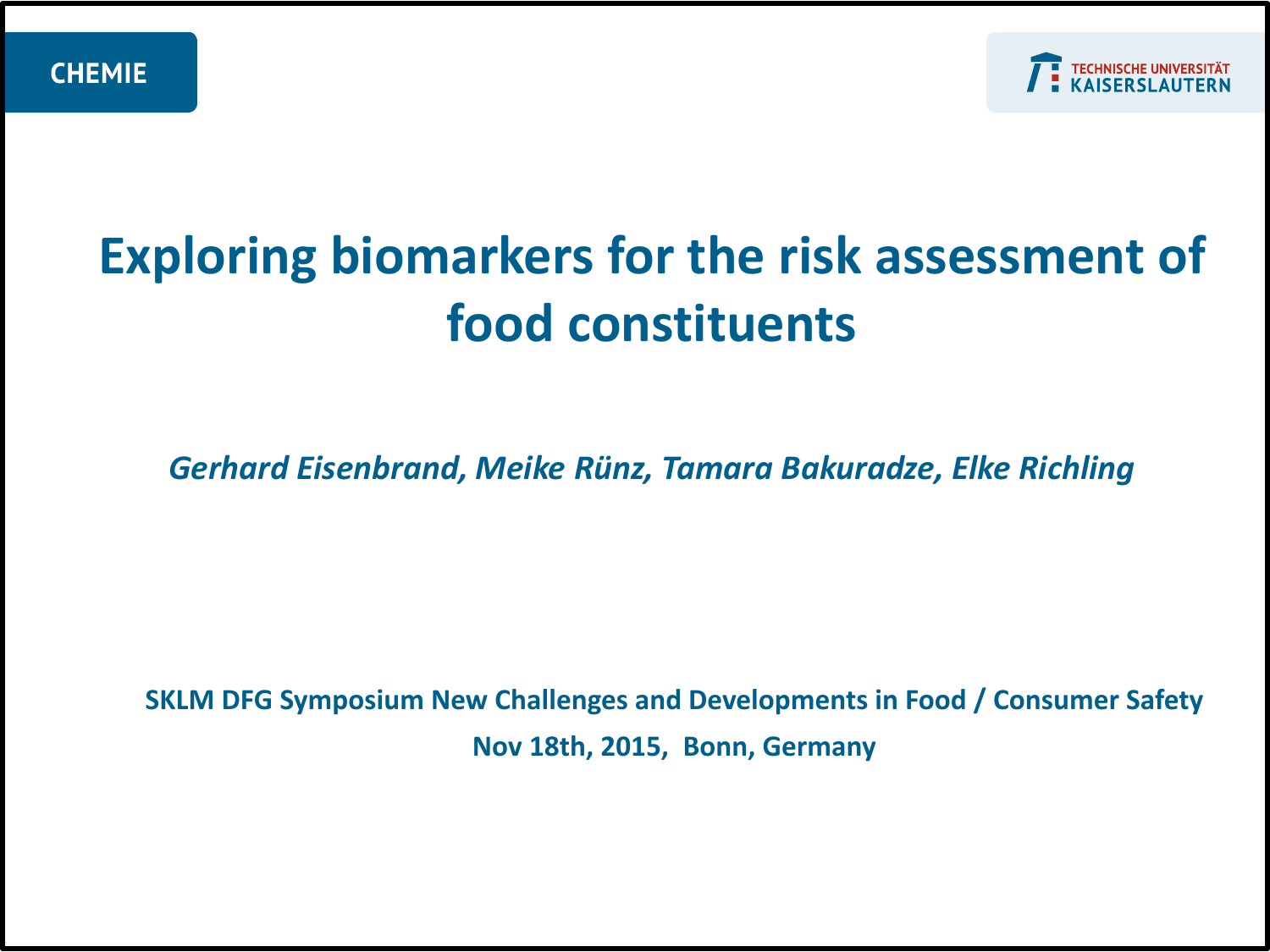

## **Food constituents of relevance for food safety**

#### **Organic Chemicals of natural origin**

- polyphenols
- alkaloids
- **saponins**
- steroidal/other compounds

#### **Inorganic chemicals**

- minerals
- nitrates, (thio)cyanates, halogenides
- toxic metal/other compounds (eg arsenic, lead, cadmium…)

#### **Contaminants, related to**

- production, storage, transport
- migration from contact materials
- processing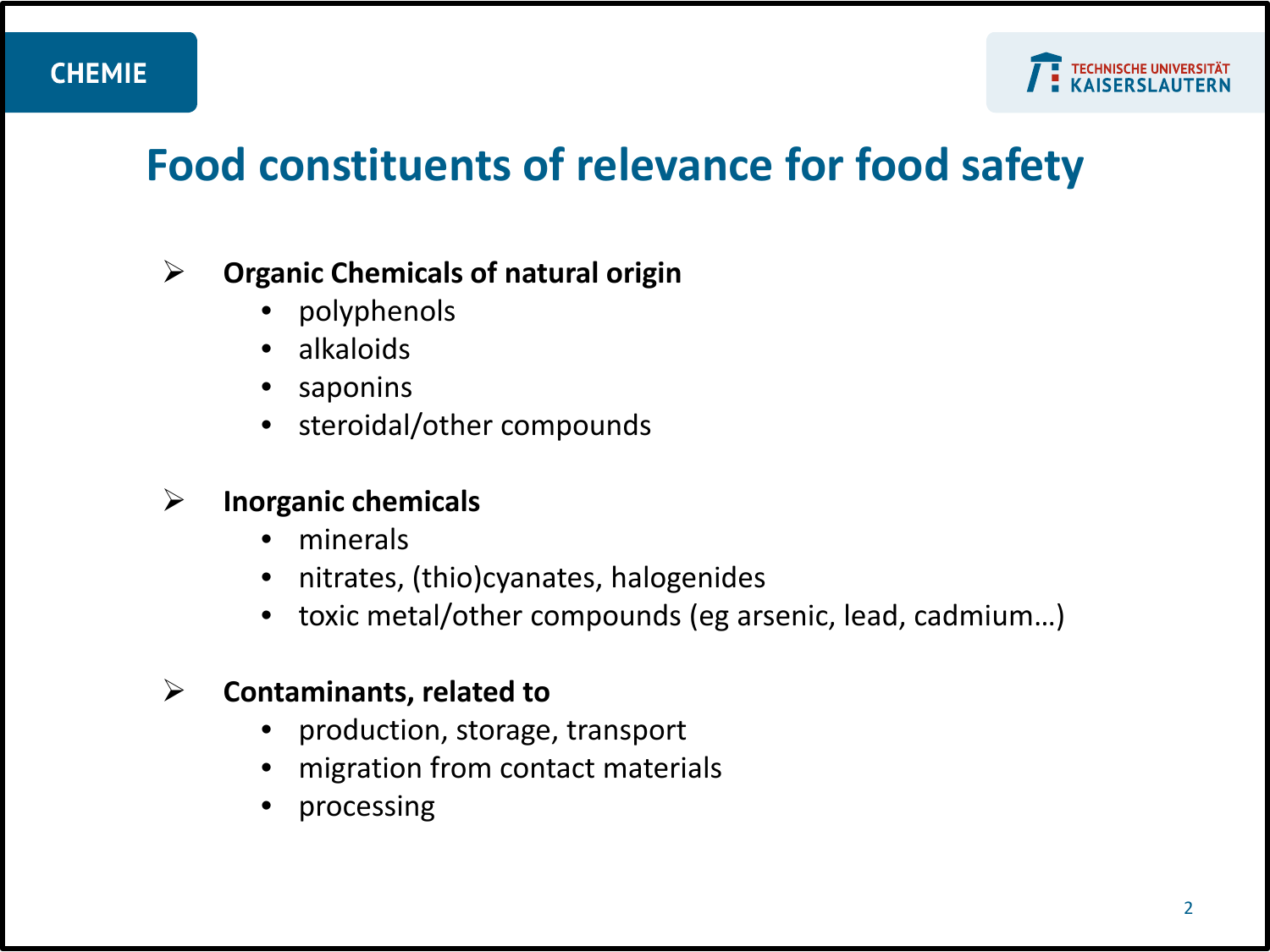

## **Process related contaminants**

- **N-nitroso compounds**
- **Polycyclic aromatic hydrocarbons**
- **Heterocyclic amines**
- **Acrylamide (AA)**
- **Acrolein**
- **Furan**
- **Chloropropanols / esters**
- **Glycidol / esters**
- **??**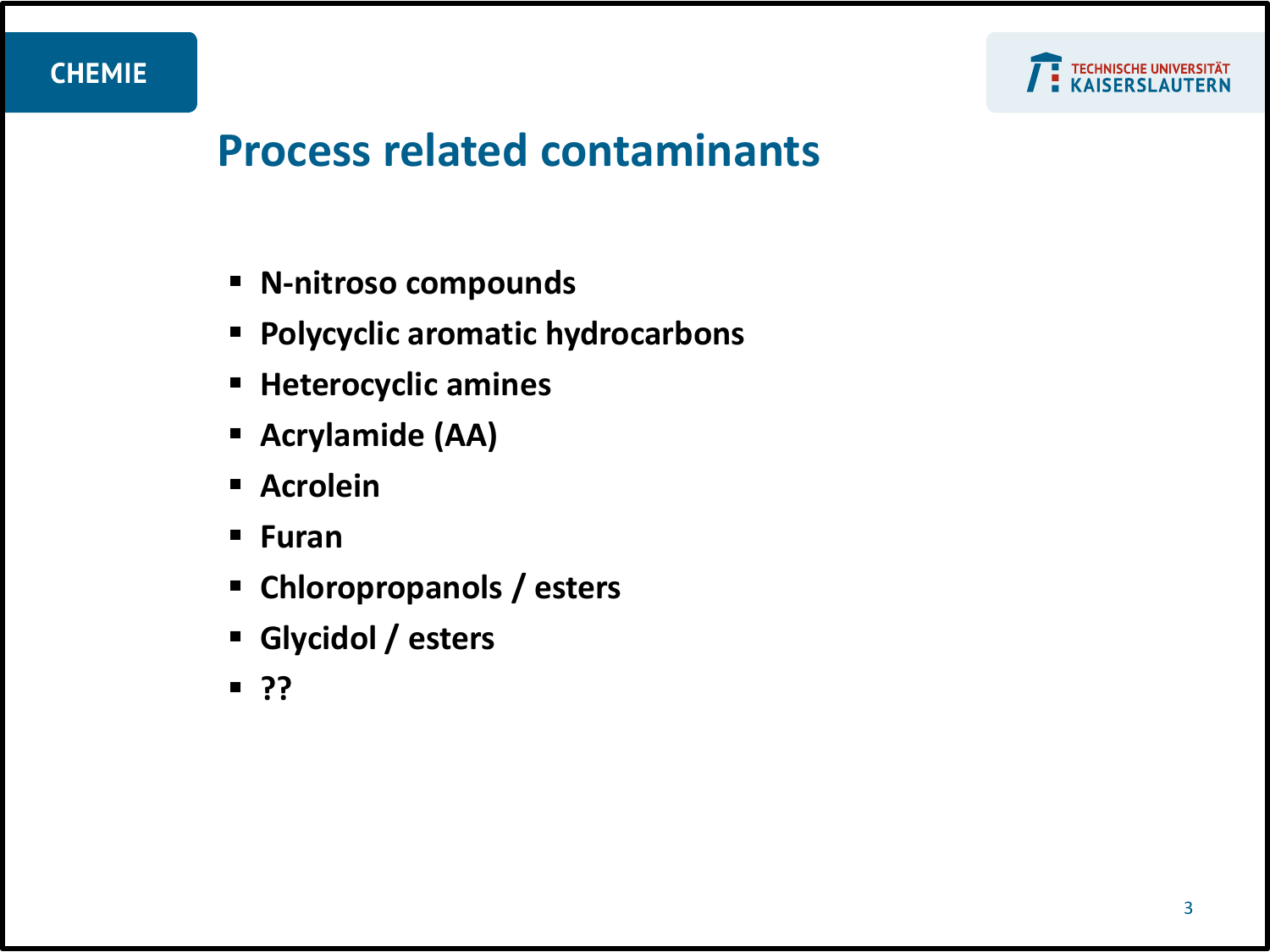

### **AA: Heat–induced formation in foods**



[Tareke et al., 2002; Rosen and Hellenas, 2002; Zyzak et al., 2003]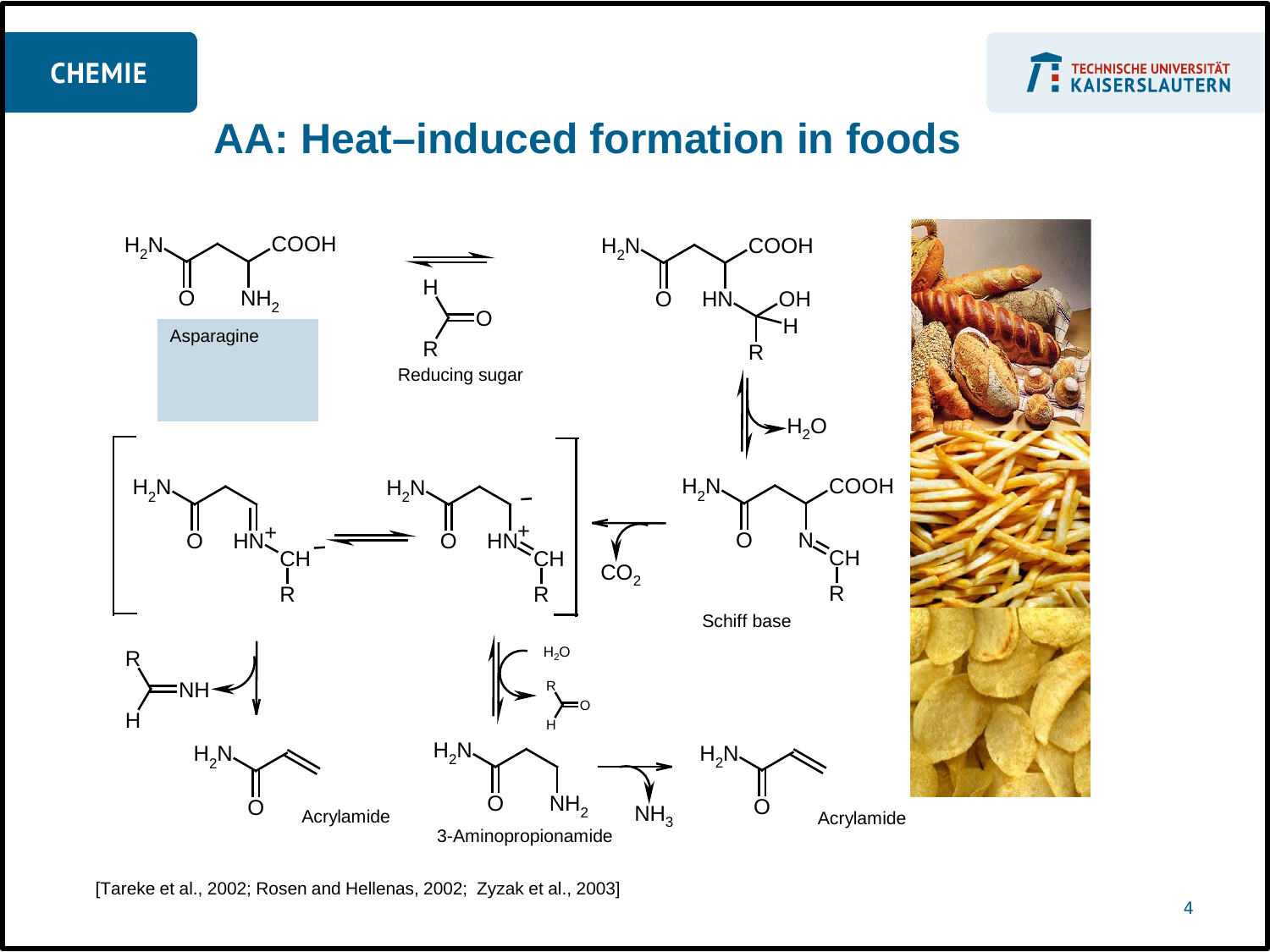

## **AA: Toxicology**

## Mutagenicity

| in-vitro                   | bacteria mostly negative; mammalian somatic/ germ cells                                                       |  |  |  |
|----------------------------|---------------------------------------------------------------------------------------------------------------|--|--|--|
|                            | $\rightarrow$ chrom. aberrations / micronuclei (at mM conc.)                                                  |  |  |  |
| in-vivo                    | effects observed in general at carcinogenic dose range                                                        |  |  |  |
| Non neoplastic:            | Neurotoxicity (peripheral neuropathy)                                                                         |  |  |  |
|                            | several species, incl humans; $BMDL_{10}$ : 0.43 mg/kg/d                                                      |  |  |  |
| <b>Neoplastic effects:</b> | 2 years studies in mice/ rats (0.5 - 2 mg/kg bw/d; $BMDL_{10}$ : 0.17 mg/kg/d)                                |  |  |  |
|                            | thyroid, mammary, adrenal, pituitary, Harderian gland,<br>$\rightarrow$<br>lung, peritesticular mesotheliomas |  |  |  |
| Classification:            | Category 2, DFG-Senate Commission on                                                                          |  |  |  |
|                            | Health Hazards in the Work Area (MAK)                                                                         |  |  |  |
|                            | Group 2 A, Intern. Agency for Research on Cancer (IARC)                                                       |  |  |  |
|                            | probably carcinogenic to humans<br>$\rightarrow$                                                              |  |  |  |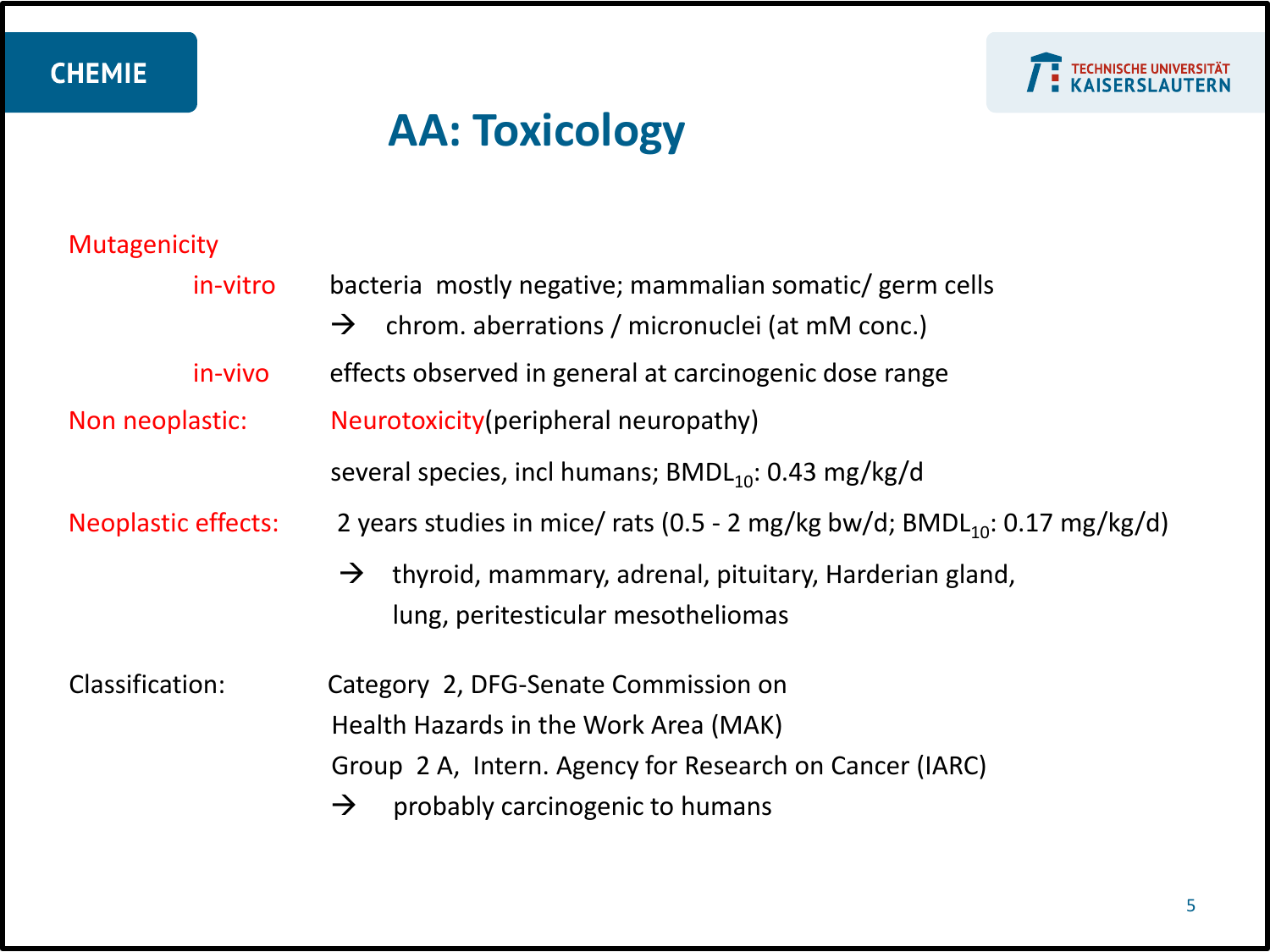

## **AA: risk characterisation (EFSA, 2015)**

Dietary exposure sources : potato fried products (contributing up to 50%); soft/crisp bread /cereal products; coffee/coffee substitutes

Exposure estimates (µg/kg b.w./day)

infants, toddlers, children 0.5 - 1.9 (mean); 1.4 - 3.4 (95th%ile)

adolescents, adults, elderly 0.4 - 0.9 (mean); 0.6 - 2.0 (95th%ile)

Margins of exposure (MOE)  $\rightarrow$  exposure / BMDL10

Neurotoxicity dietary exposure  $\rightarrow$  no concern (MOE 1075 - 226, mean) Neoplastic effects dietary exposure  $\rightarrow$  of concern (MOE 89 - 425, mean)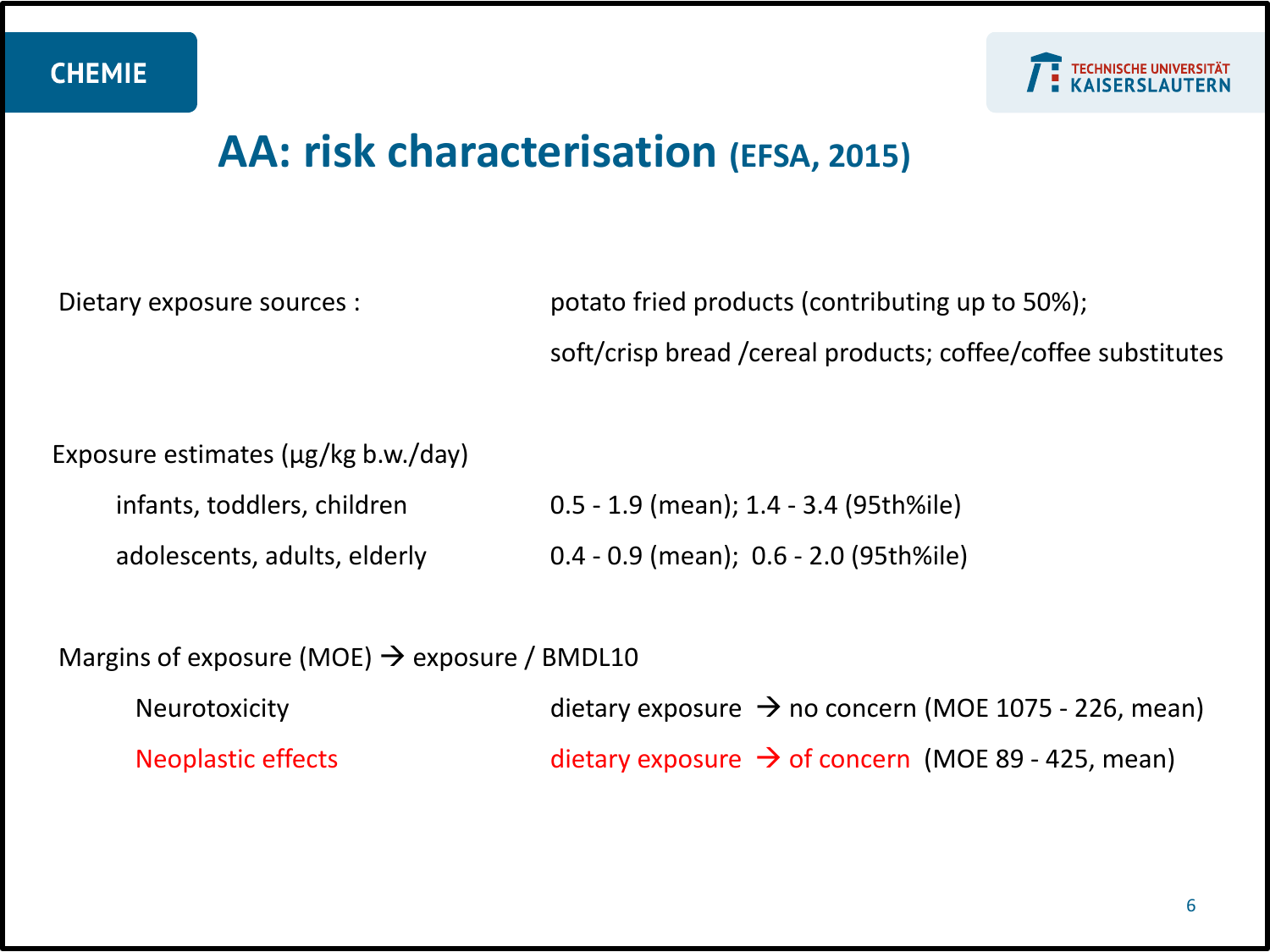#### **Acrylamide: toxification / detoxification CHEMIE**

**TECHNISCHE UNIVERSITÄT<br>KAISERSLAUTERN** 

 $AA \rightarrow GA$ : mouse > rat > human; GS-Adduct  $\rightarrow$  mercapturic acid formation: humans > rodents

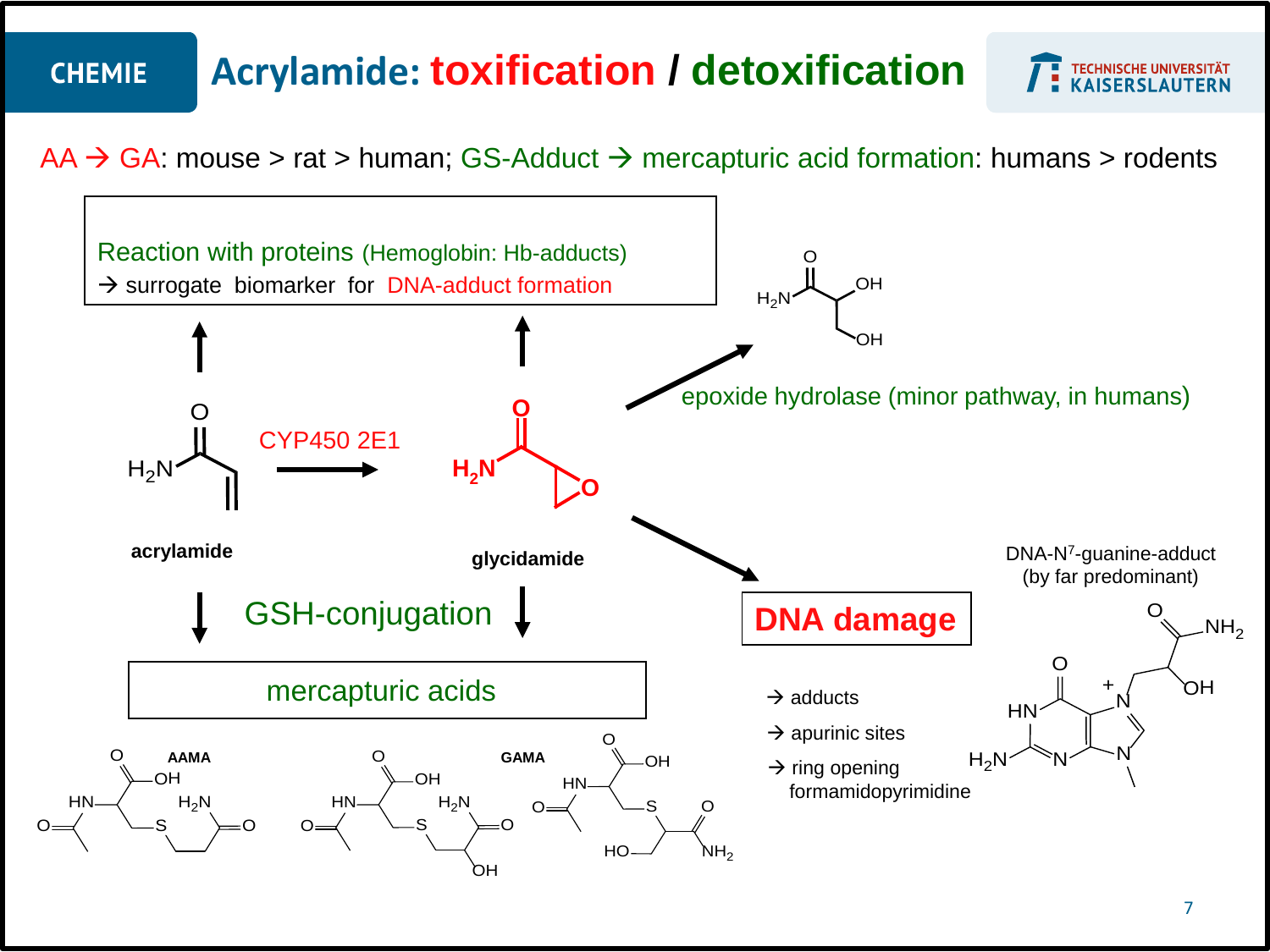

### **AA metabolism in primary rat hepatocytes**

■ Incubation : AA concentration: 0.2 - 2000 µm,

37 °C, 15 mio. cells,

Metabolites : in culture medium, HPLC-ESI-MS/MS

(stable isotope dilution)



AA-GSH (AAMA/GAMA) **Glycidamide** 



 $\rightarrow$  AA-GSH-adduct formation 1.5-3 x faster than GA formation

[Watzek et al., Arch Toxicol 2013]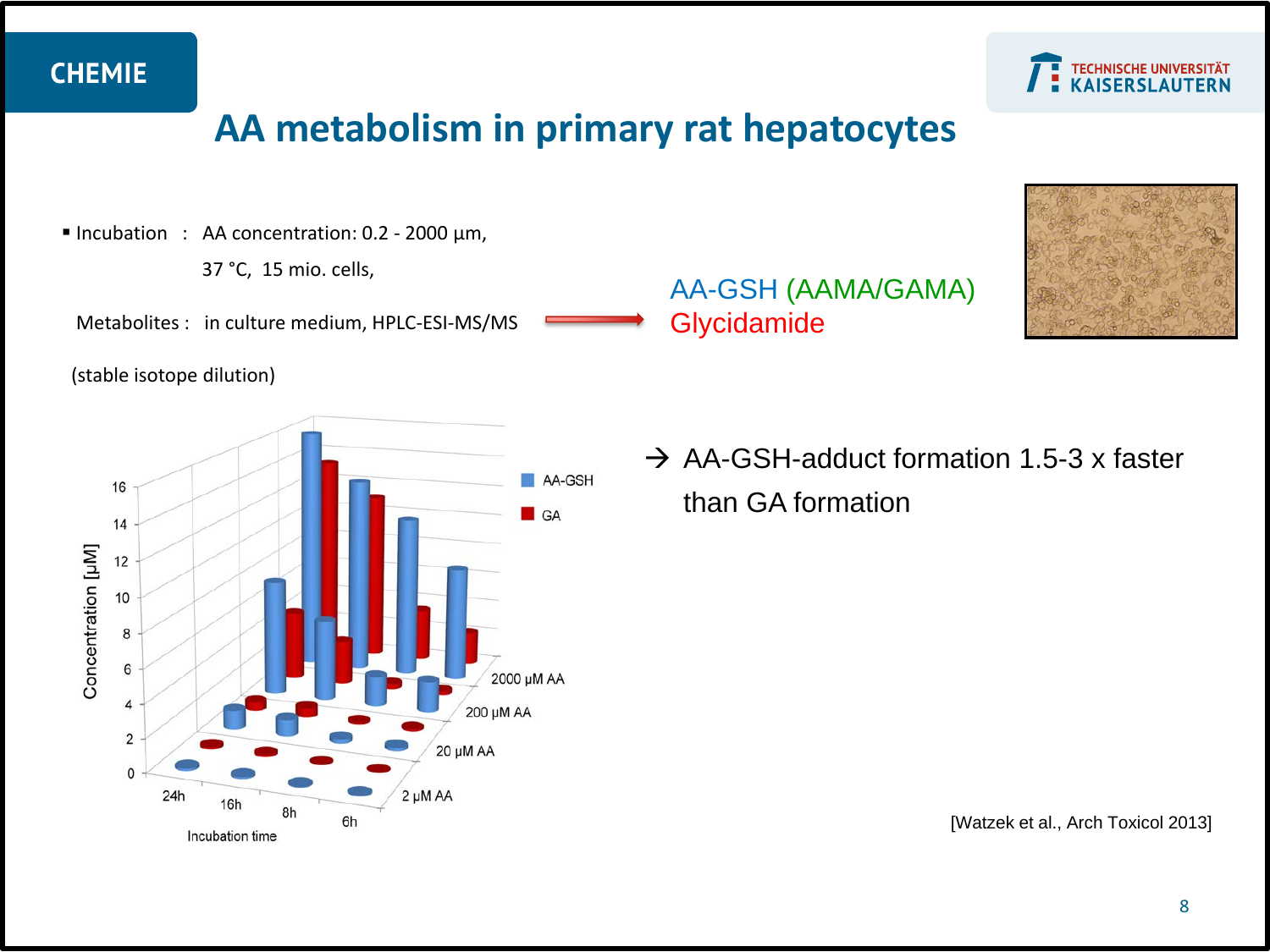**O**

**HO**

 $\bar{\bar{\delta}}$ н



### **Induction of** *hPRT***-mutations in V79 cells**

 **GA a weak mutagen, compared to activated forms of potent carcinogens**





**→ NOZ-2 and BPDE:** potent mutagens  $( \geq 3 \mu M)$ 

[Thielen et al. 2006, Baum et al. 2008]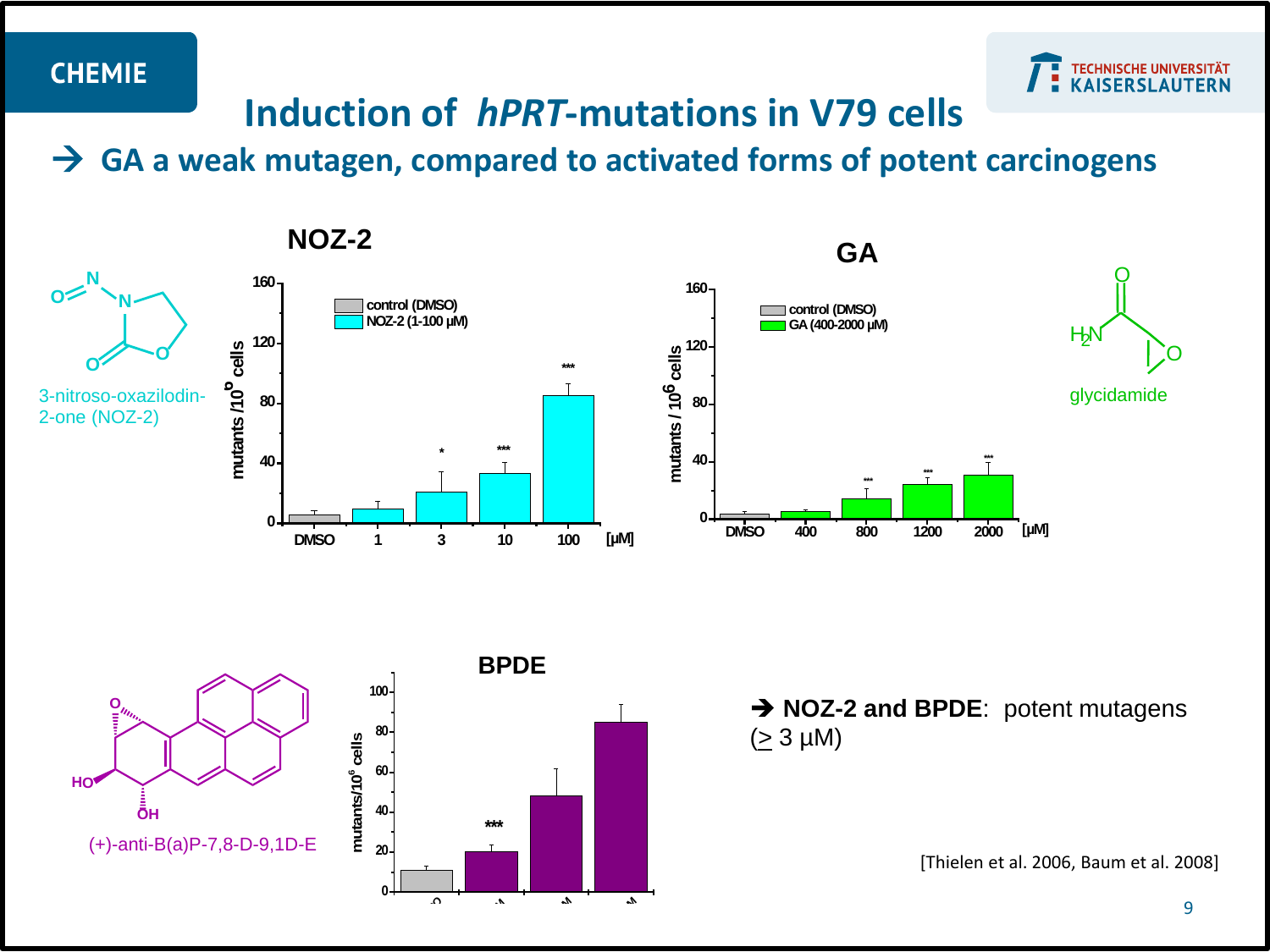

### **AA: genotoxicity in-vivo biomarker monitoring**

- Extended single dose/response study in rats
- Monitoring of biomarkers (LC-MS/MS)
- $\rightarrow$  DNA damage in liver, lung, kidney induced by the genotoxic metabolite, glycidamide  $(GA \rightarrow DNA$  *N*7-GA-Guanine)
- $\rightarrow$  mercapturic acids in urine (AAMA, GAMA)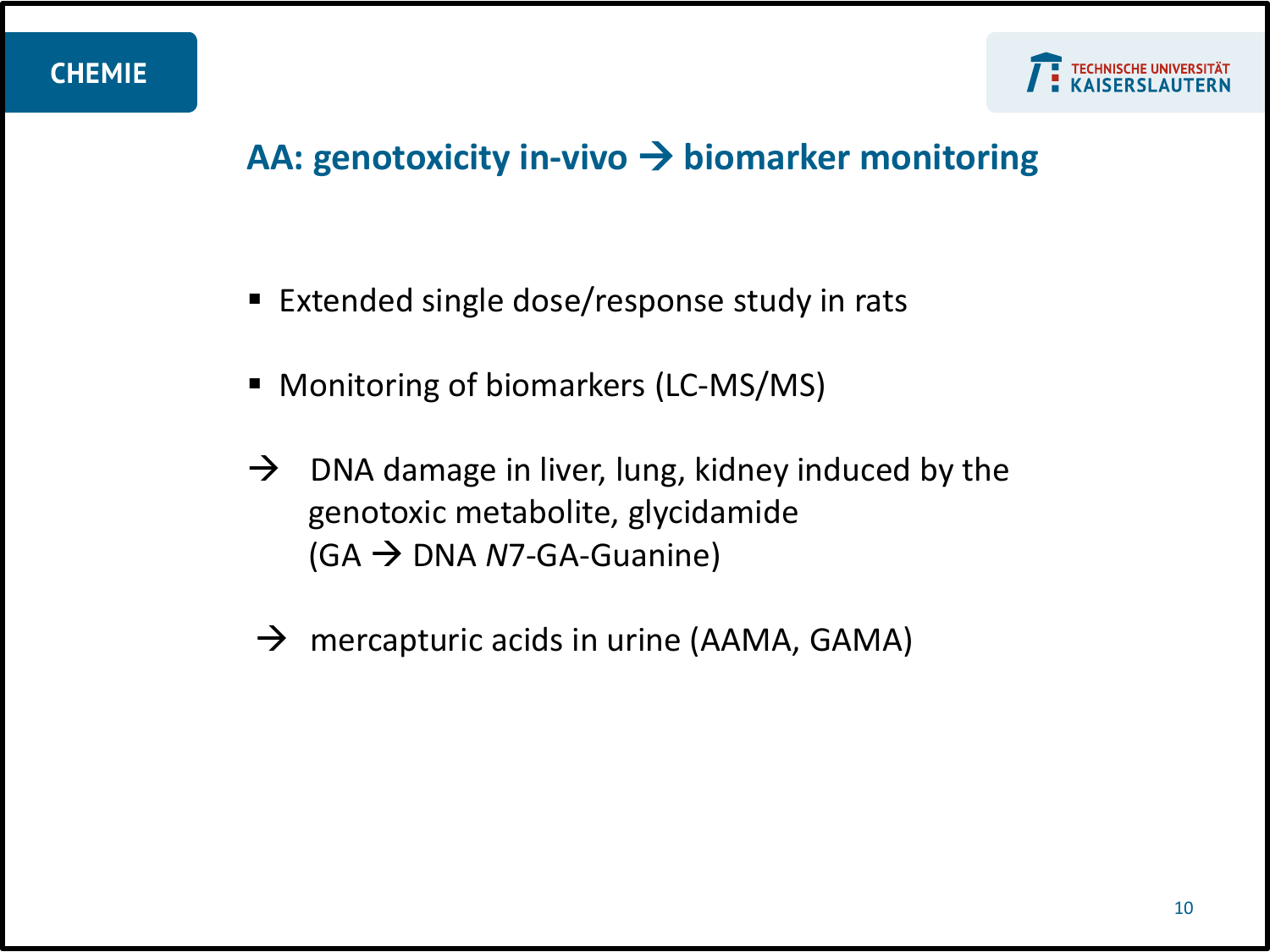

### **Single oral dose-response study in rats 0.1 – 10 000 µg/kg bw**

#### **Study design**

- $\triangleright$  Female SD rats 2 weeks on AA free diet before onset  $\approx$  0.5 µg/kg diet  $\rightarrow$  dietary exposure  $\leq$  0.08 µg/kg bw/d)
- $\geq$  Low dose experiment (0.1 100 µg/kg bw):
	- 8 rats per group
	- doses of 0, 0.1, 1, 10, 100 µg AA/kg bw (gavage)
- $\triangleright$  High dose experiment (500 10,000 µg/kg bw):
	- 3 rats per group
	- doses of 500, 1000, 3000, 6000, 10000 µg AA/kg
- $\triangleright$  16 h after administration  $\rightarrow$  urine collected; liver, lung, kidney samples taken;
- $\triangleright \rightarrow$  mercapturic acids in urine; N7-GA-Gua DNA adducts in tissues



[Watzek et al., Chem. Res. Toxicol., 2012]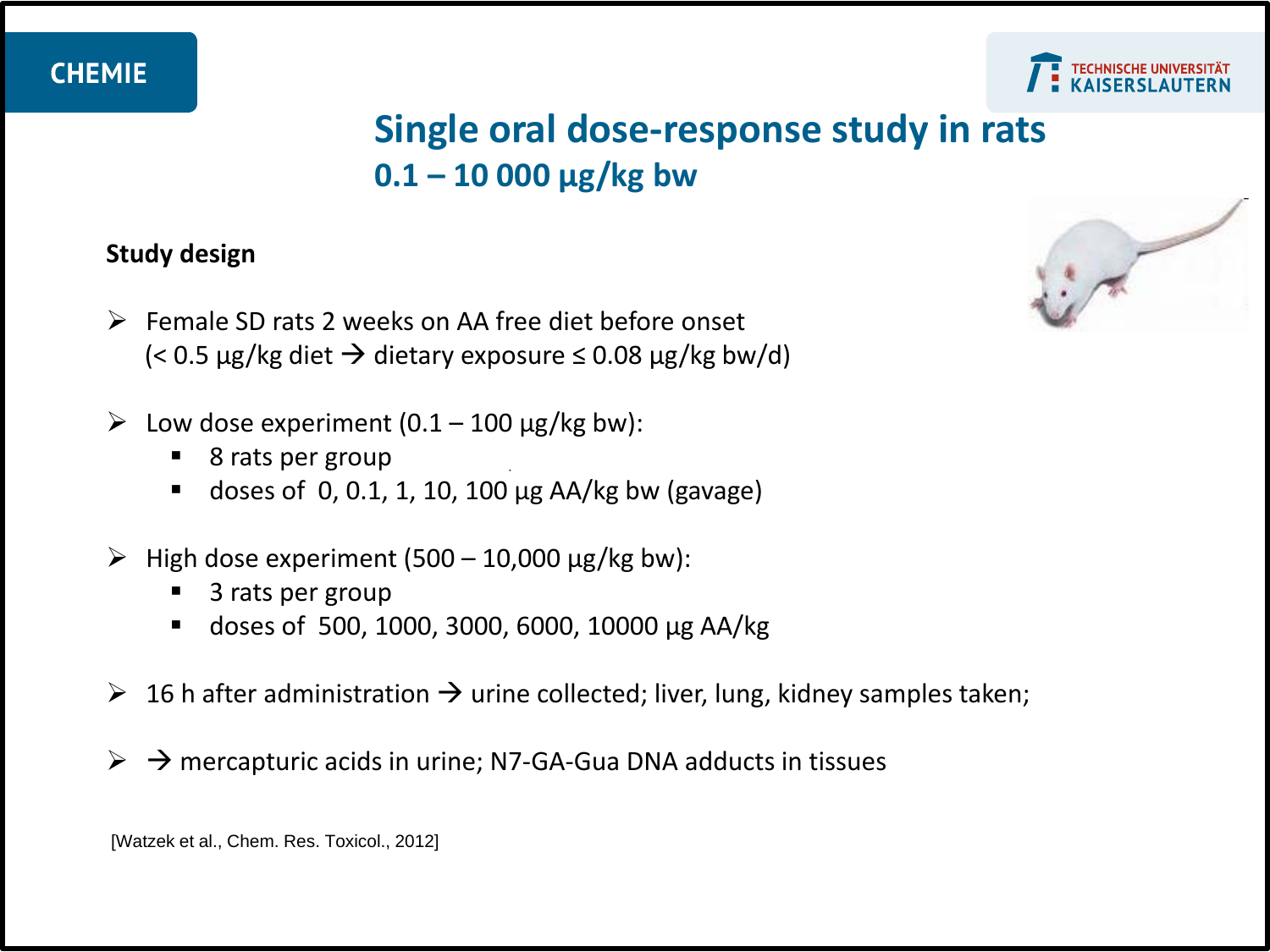**TECHNISCHE UNIVERSITÄT<br>KAISERSLAUTERN** 

## **Mercapturic acids and N7-Ga-Gua adducts**





 $\rightarrow$  urinary MA

*0.1 µg/kg bw: not different from control ; ≥1 µg/kg bw: dose dependent biomarker excretion*

#### $\rightarrow$  DNA-N7-GA-Gua

*0.1 µg/kg bw: no difference from control; up to 100 µg/kg bw: no dose dependent increase*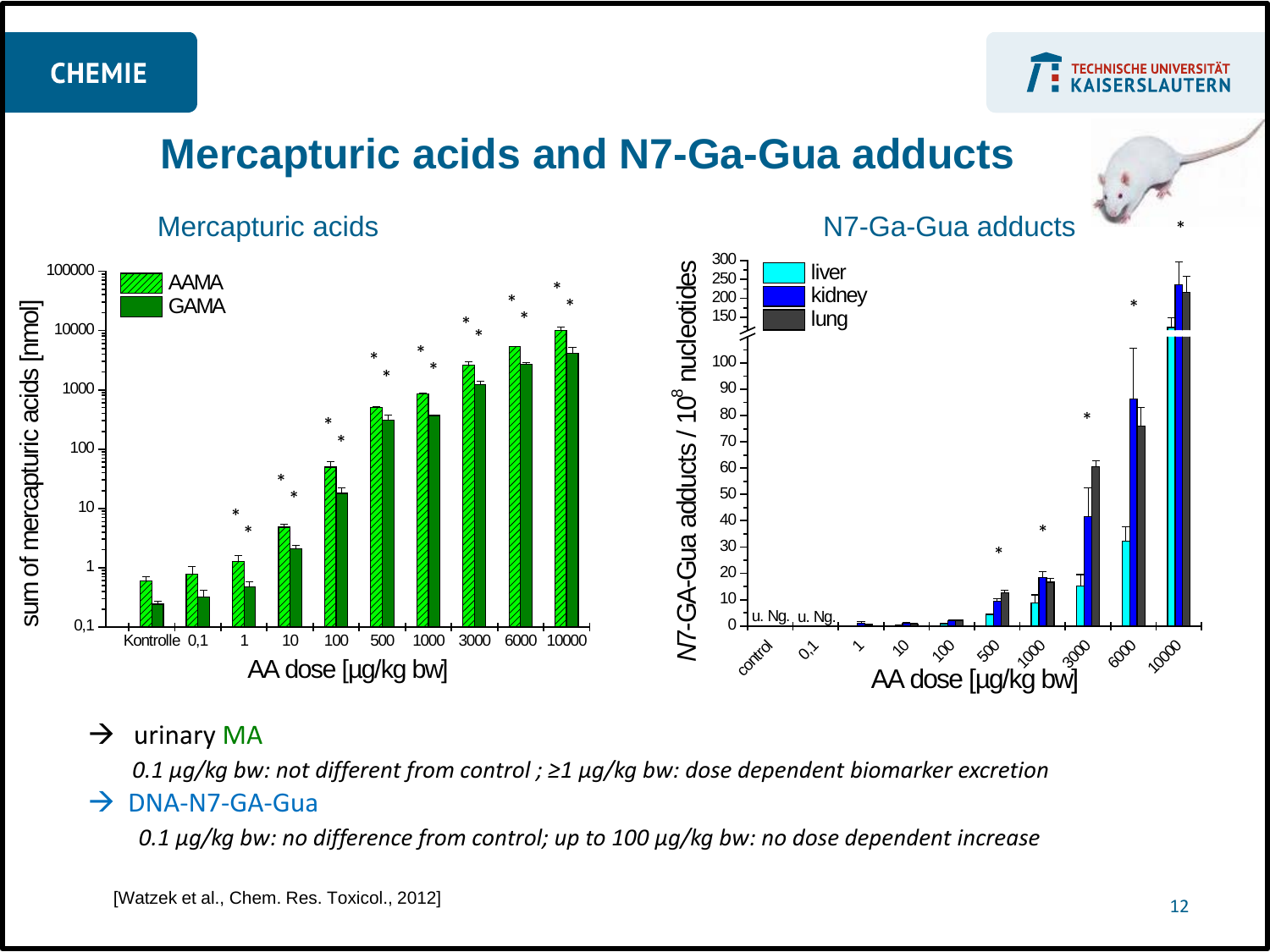

*LOD: 0.15 N7-GA-Gua /108 nclt (8 fmol / µmol Gua); LOQ: 0.25 N7-GA-Gua /108 nclt (13 fmol / µmol Gua)*

<sup>[</sup>Watzek et al., Chem. Res. Toxicol., 2012]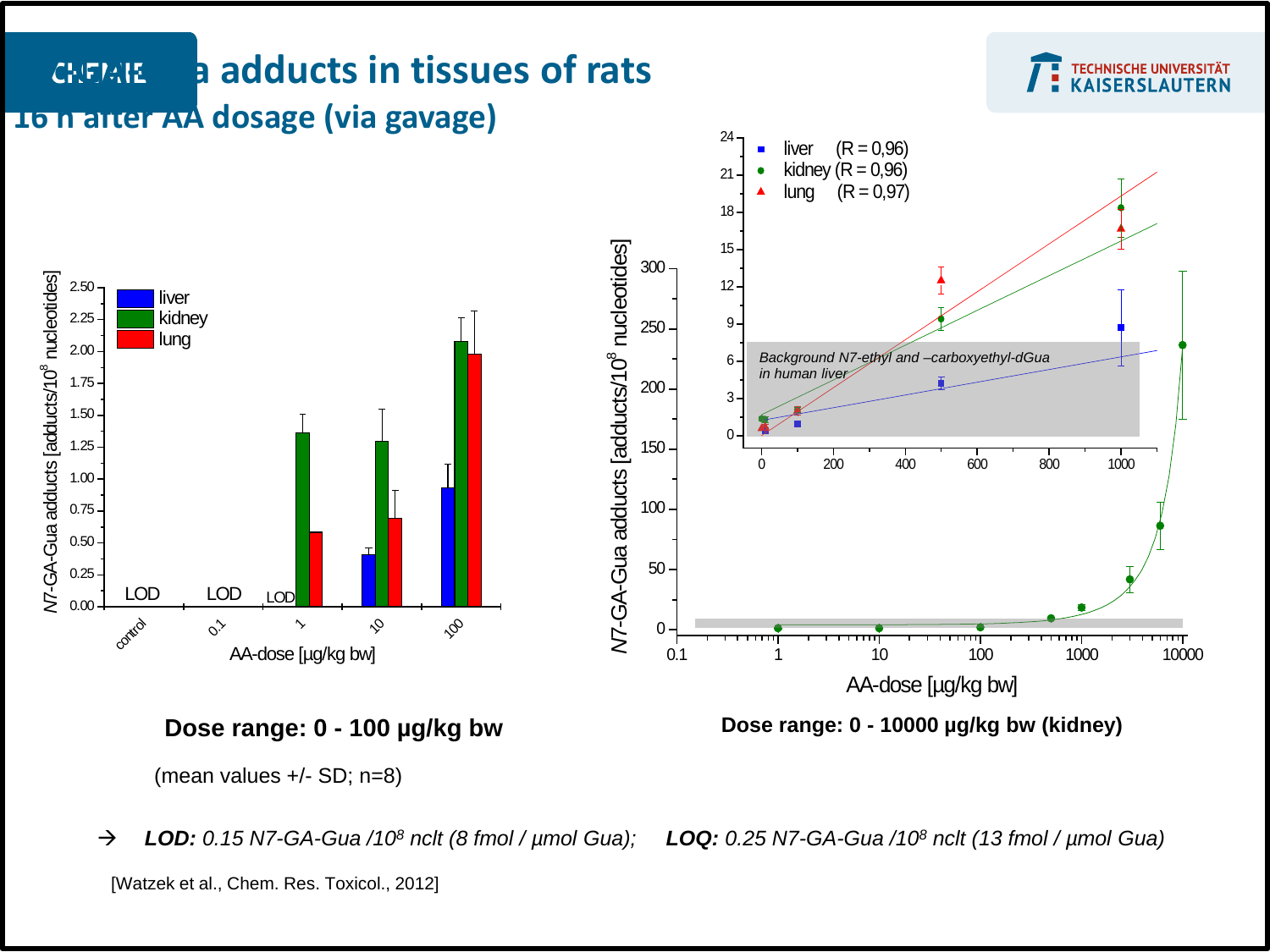

## **DNA lesions in human tissues/body fluids**

| <b>Lesion</b>                                                                                                | <b>Human Tissue</b><br><b>Body Fluid</b> | presumed agent<br>exposed to                          | <b>Level</b><br>(adducts/108<br>nucleotides | <b>References</b>     |
|--------------------------------------------------------------------------------------------------------------|------------------------------------------|-------------------------------------------------------|---------------------------------------------|-----------------------|
| N7-methyl-dG                                                                                                 | Human<br>lymphoblastoid<br>(cultured)    | Endog.methylating<br>agents                           | 224                                         | Sharma et al., 2014   |
| 7-(2-hydroxyethyl)-dG                                                                                        | Liver,<br>lymphocytes                    | Endogenous<br>Ethene/ ethylene<br>oxide               | 58<br>48                                    | Wu et al., 1999       |
| 7-(2'-Carboxyethyl)-dG                                                                                       | liver                                    | acrylic<br>acid/acrolein?                             | 7.5                                         | Cheng et al., 2010    |
| N7-ethyl-dG                                                                                                  | liver                                    | $\mathbf{?}$                                          | 0.8                                         | Chen et al., 2007     |
| N <sup>2</sup> -Ethyl-dG                                                                                     | blood cells                              | ethanol/acetaldehy<br>de (non drinkers)<br>(drinkers) | 269<br>527                                  | Balbo et al., 2010    |
|                                                                                                              | granulocytes &<br>lymphocytes            | ethanol (0.05-<br>0.07% blood<br>ethanol)             | 150 up to about 5<br>fold                   | Balbo et al., 2012a,b |
| N <sup>2</sup> -Ethylidene-dG                                                                                | liver                                    | acetaldehyde                                          | 10                                          | Wang et al., 2006     |
| <b>Etheno-base adducts</b><br>$(1, N^6$ -etheno-A; $3, N^4$ -<br>etheno-C; 1,N <sup>2</sup> -<br>ethenoxy-G) | leukocytes                               | lipid peroxidation<br>products                        | $\approx$ 36 (averaged mean<br>values)      | Monien et al., 2014   |
| 3, N <sup>4</sup> -etheno-C                                                                                  | lung                                     | lipid peroxidation<br>products                        | $\sim$ 80                                   | Monien et al ., 2014  |
| 1, N <sup>6</sup> -etheno-A                                                                                  | lung                                     |                                                       | $~^{\sim}$ 48                               | Monien et al., 2014   |
| N <sup>2</sup> -(Methylisoeugenol-<br>$3'-y1)-2'-G$                                                          | liver                                    | methyleugenol                                         | $~^{\sim}$ 11                               | Monien et al., 2014   |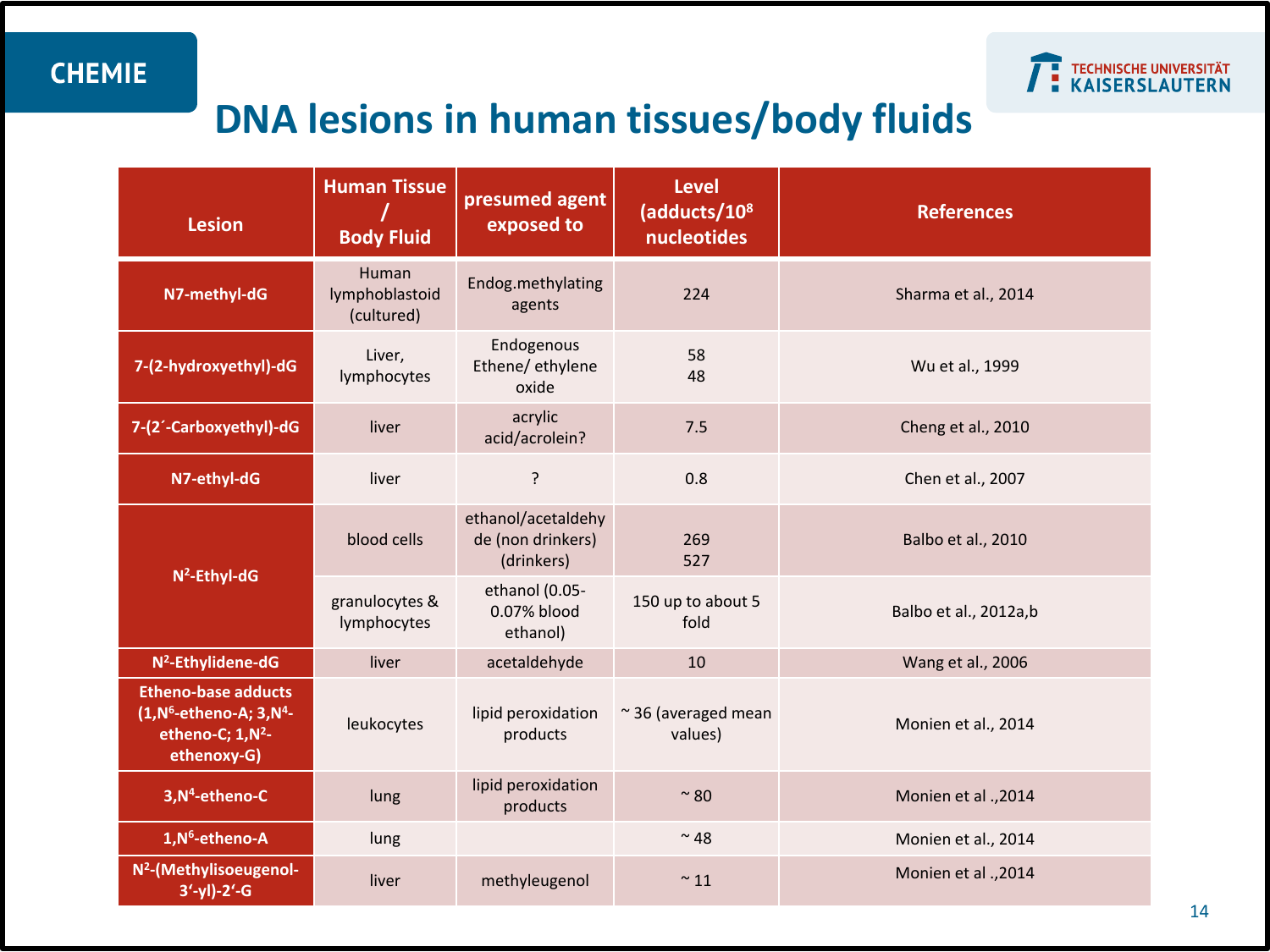

## **Wrap up: experimental studies**

- $\triangleright$  GA, the genotoxic metabolite of AA, is a mutagen of rather modest potency
- $\triangleright$  Primary rat hepatocytes: AA-GSH formation faster than GA formation
- $\triangleright$  In rats: dose range of 0.1 100 µg AA/kg bw

**→ no** dose dependence of N<sup>7</sup>-GA-Gua adducts (≤ 2 adducts / 10<sup>8</sup> nucleotides )

 $\triangleright$  up to 100 µg AA/kg bw  $\rightarrow$  N<sup>7</sup>-GA-Gua DNA adduct levels within background range of similar DNA lesions in human and rat tissues

 AAMA excretion after 2 weeks washout indicative for AA endogenous background in rats ?

(estimate:1.6 − 2 nmol =  $0.6 - 0.7$  µg/kg bw of AA)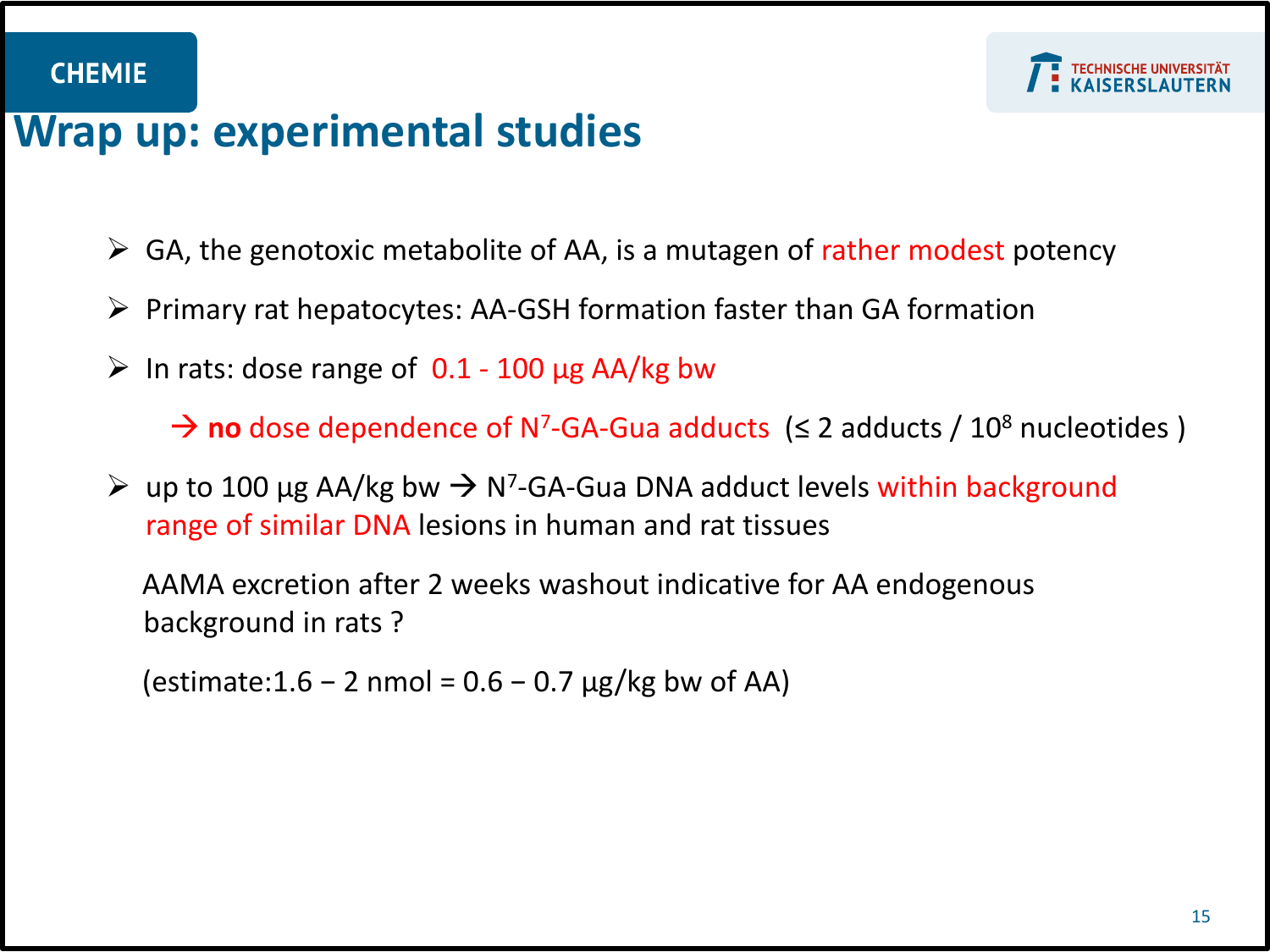

## **Human biomarker studies**

- **Intervention : AA exposure through food intake using duplicate diet dosimetry**
- $\blacktriangleright$  **relation to urinary mercapturic acids excretion** *(Ruenz et al., Arch Toxicol 2015)*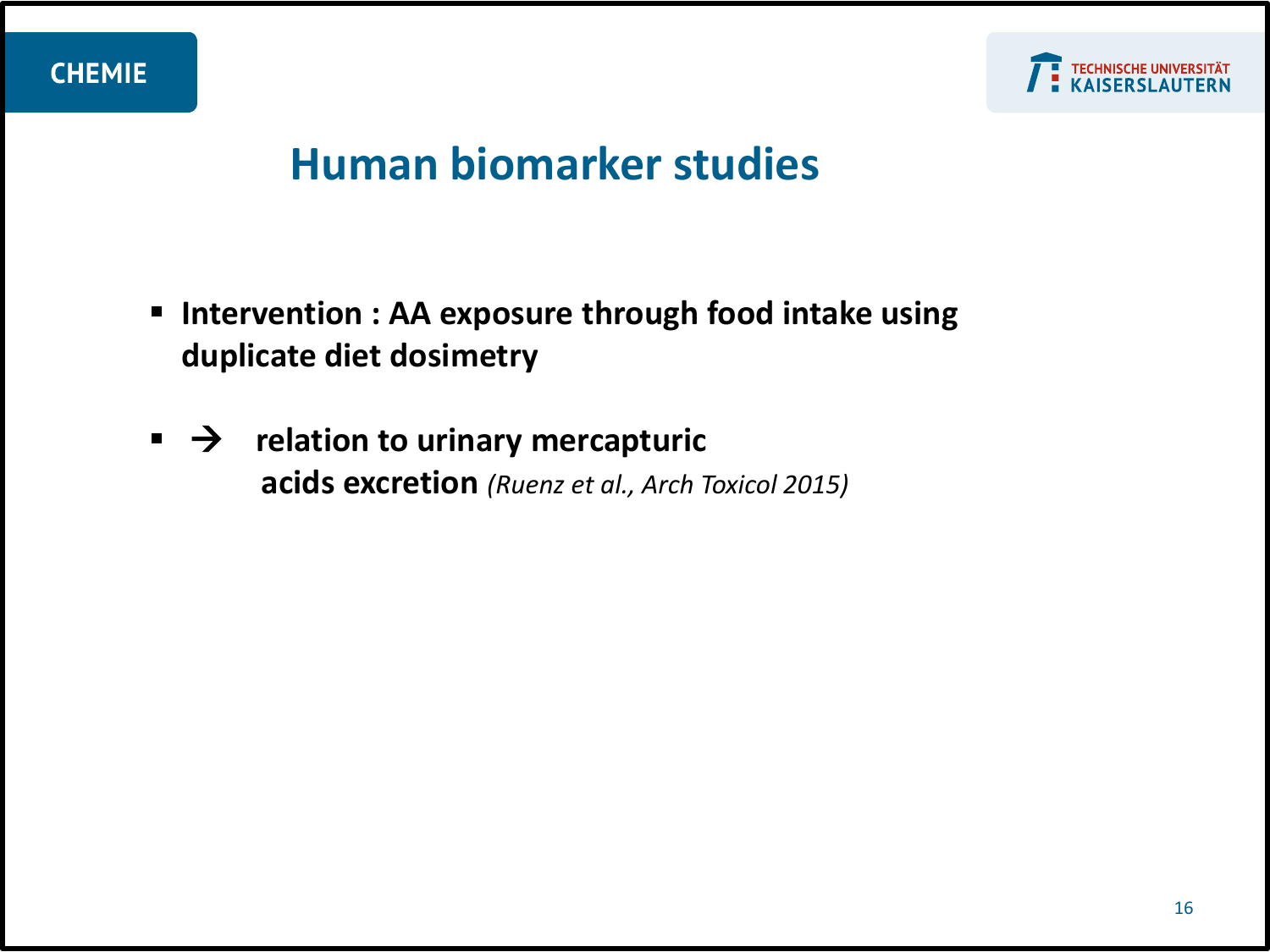*.*

#### **Monitoring mercapturic acids as biomarkers of human dietary exposure to AA in combination with acrylamide uptake assessment based on duplicate diets**

#### Intervention study in male volunteers (9d;  $N=14$ ; age 20-44; BMI 19-25 kg/m<sup>2</sup>):



Collection of urine:

- 24h period (day  $1, 2 \& 9$ )
- $3 \times 4$  h periods + 12 h period (day 3, 4, 5, 6, 7 & 8)

[Ruenz et al., 2015, Arch Toxicol]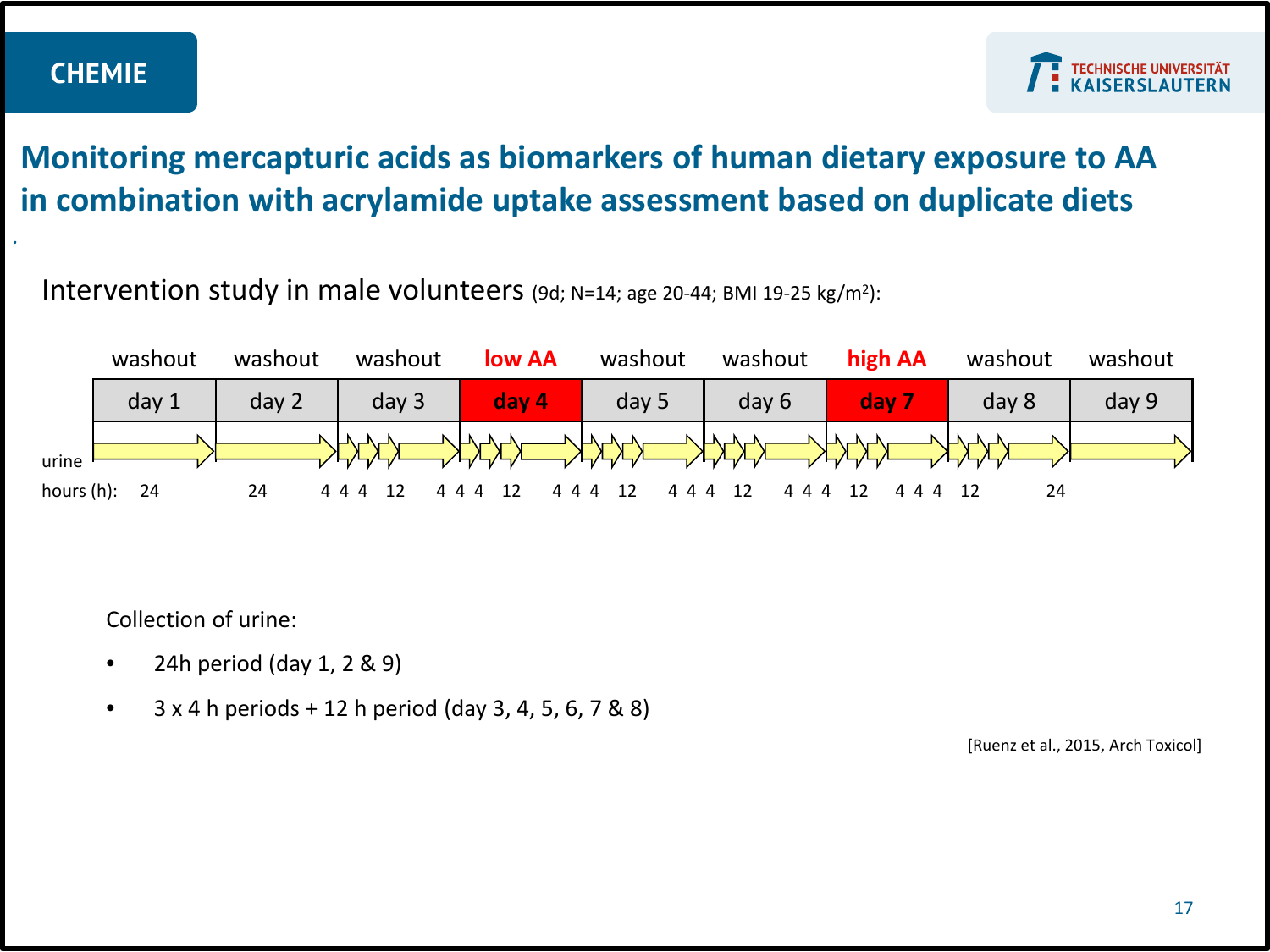

## **Human intervention study**



"washout": max. AA intake:  $0.02 - 0.04 \mu g/kg$  bw/d (2.2 ± 0.01  $\mu g/day$ ) < 5% of normal mean) "low AA" : 0.6 - 0.9  $\mu$ g/kg bw  $\rightarrow$  normal mean intake  $\rightarrow$  urinary exposure biomarkers: 24h 30% AAMA + 4% GAMA; 72h 58% AAMA + 10% GAMA  $\mu$ high AA" :1.3 - 1.8 μg/kg bw  $\rightarrow$ intake within 95th%ile  $\rightarrow$  24h 27% AAMA + 3% GAMA; 72h 58% AAMA + 7% GAMA

**Baseline day 3 of initial washout equivalent to 0.2 - 0.3 µg/kg/d putative net AA exposure on washout day 2 , assuming 30% of AA excreted within 24 h as AAMA**

[Ruenz et al., 2015, Arch Toxicol]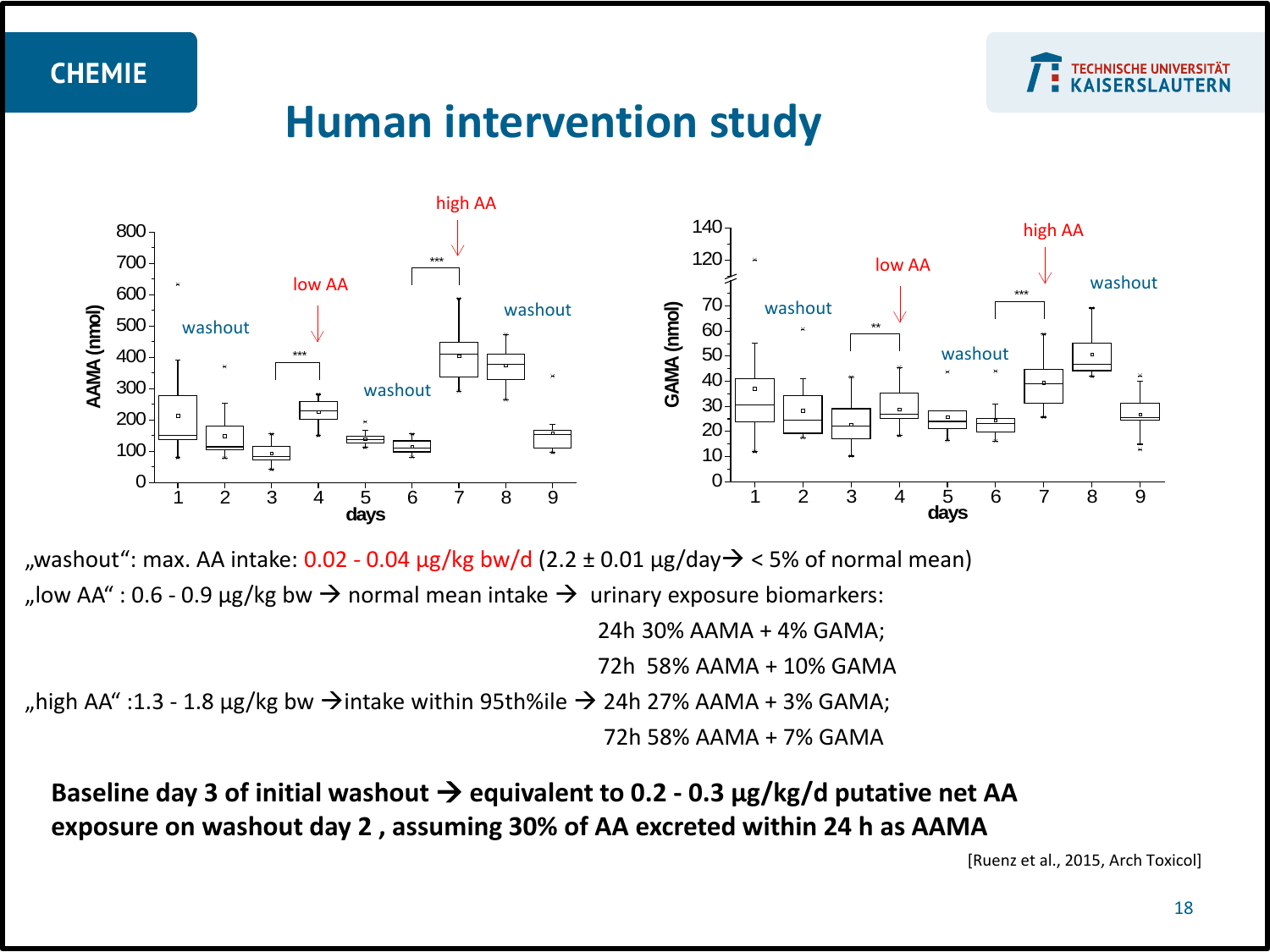

## **Human intervention study**

Urinary biomarker kinetics after controlled dietary AA intake in a duplicate diet study



*For comparison:*

*Hartmann et al. (2008): N=91 (45 male,46 female), 6 to 80 years (median: 36 years)*

*AAMA <LOD - 0,59 µmol/g (median 0,13); GAMA <LOD-0,015 µmol/g Crt (median=0,04)*

*calculated median AA intakes: 0.43 (0.21-1.04) μg/kg bw/d based on Hb adducts; 0.51 (<LOD-2.32) μg/kg bw/d based on mercapturic acids DFG-MAK (2015) Biological occupational reference value BAR: AAMA 0,43 µmol/g Crt (100 µg/g Crt)*

*(Biologischer Arbeitsstoff-Referenzwert: background exposure in reference population of occupationally unexposed individuals )*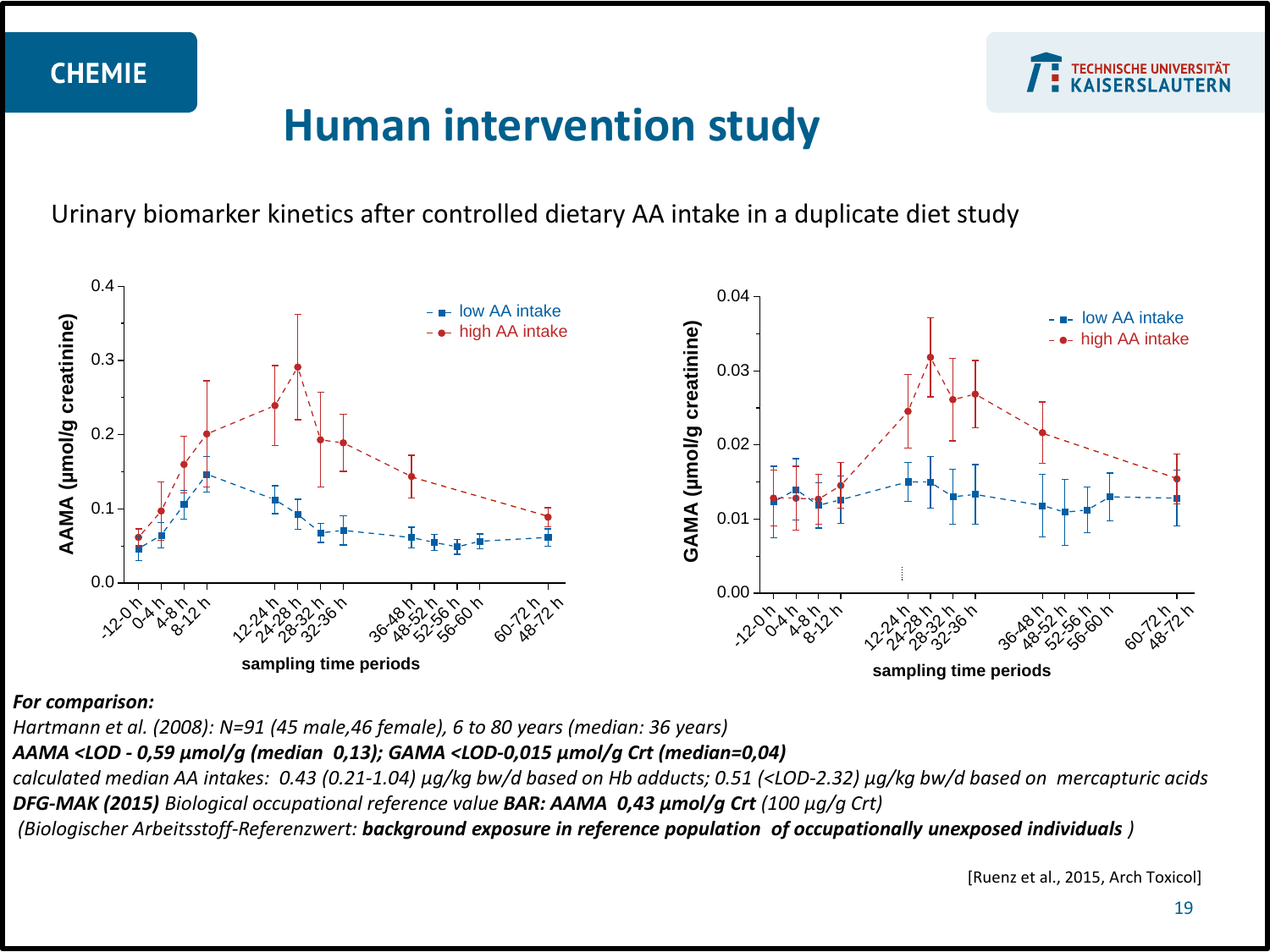#### **Exploring biomarkers for the risk assessment of genotoxic carcinogens in food: the example of AA conclusions**

#### **Urinary mercapturic acids**:

short term exposure biomarkers, reflecting toxification and detoxification

- $\rightarrow$  of specific value for intervention studies
- easily validated by duplicate diet dosimetry
- Useful to address short term kinetics and question of background exposure

#### **P** DNA lesions:

first key event in the chain of cellular processes

leading (eventually, not necessarily) to malignant transformation

- **Dosimetry at current levels of consumers exposure**
- $\rightarrow$  providing the perspective to relate DNA damage induced in humans by exposure to a specific genotoxic agent
	- to background DNA damage and
	- to apply read across methodology at level of DNA lesions